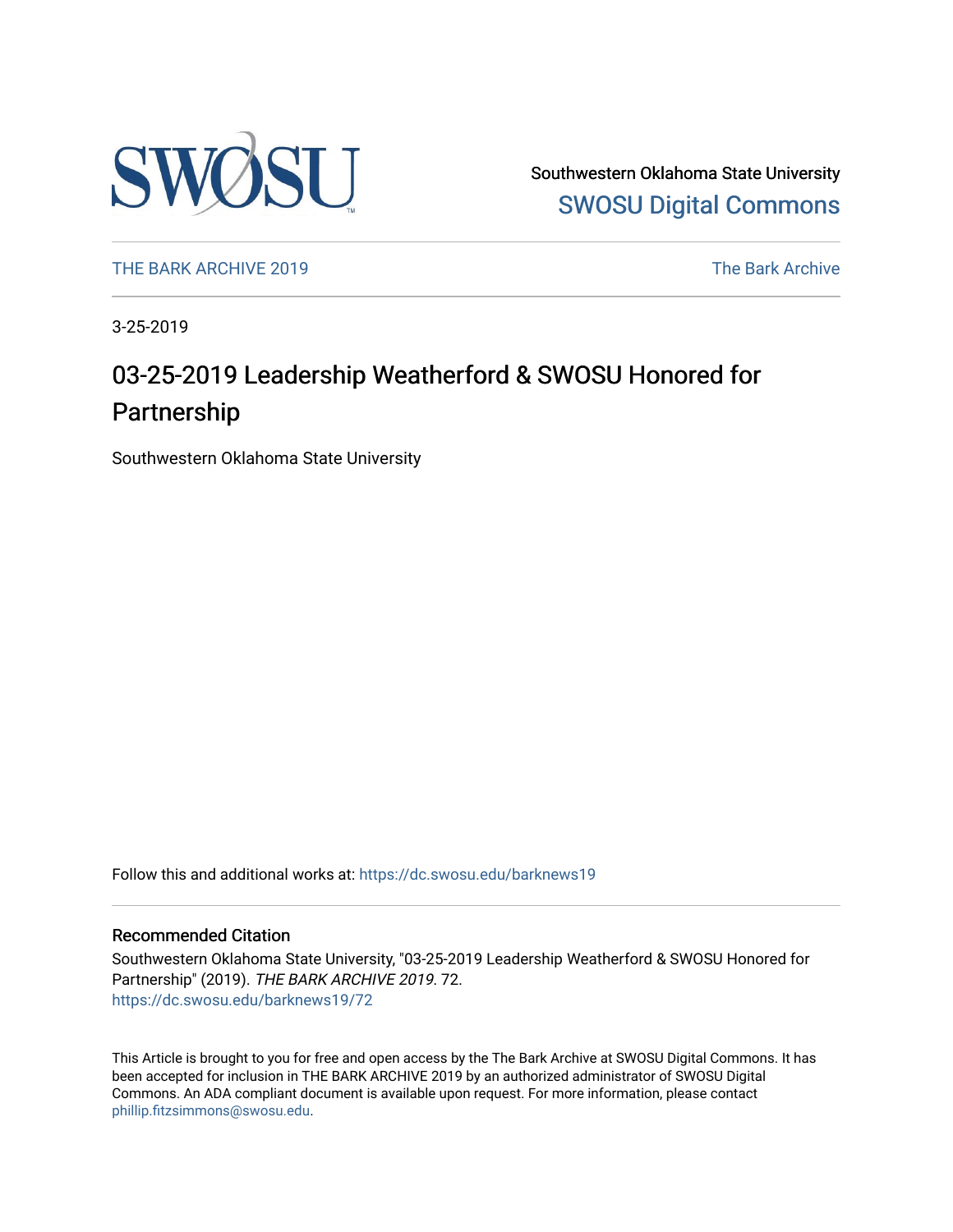

25 March, 2019

# **Leadership Weatherford & SWOSU Honored for Partnership**



Weatherford and Southwestern Oklahoma State University were recently honored by the Oklahoma State Regents for Higher Education (OSRHE) for their partnership. Among those attending the luncheon were (from left): OSRHE Chancellor Glen Johnson; Weatherford Chamber of Commerce Executive Director Haley Kliewer; Lisa Thiessen, Leia Moore, Cindi Albrightson and Lori Gwyn, all from SWOSU; Business Enterprise Center Director Doug Misak; SWOSU President Randy Beutler; and Oklahoma Secretary of Commerce and Workforce Development Sean Kouplen.

Leadership Weatherford was among 27 business and higher education partnerships throughout Oklahoma that were recently recognized as innovative collaborations that further the education of Oklahoma's workforce.

Leadership Weatherford and Southwestern Oklahoma State University officials attended the Edmond luncheon to honor the Oklahoma State Regents for Higher Education's Business Partnership Excellence Award winners.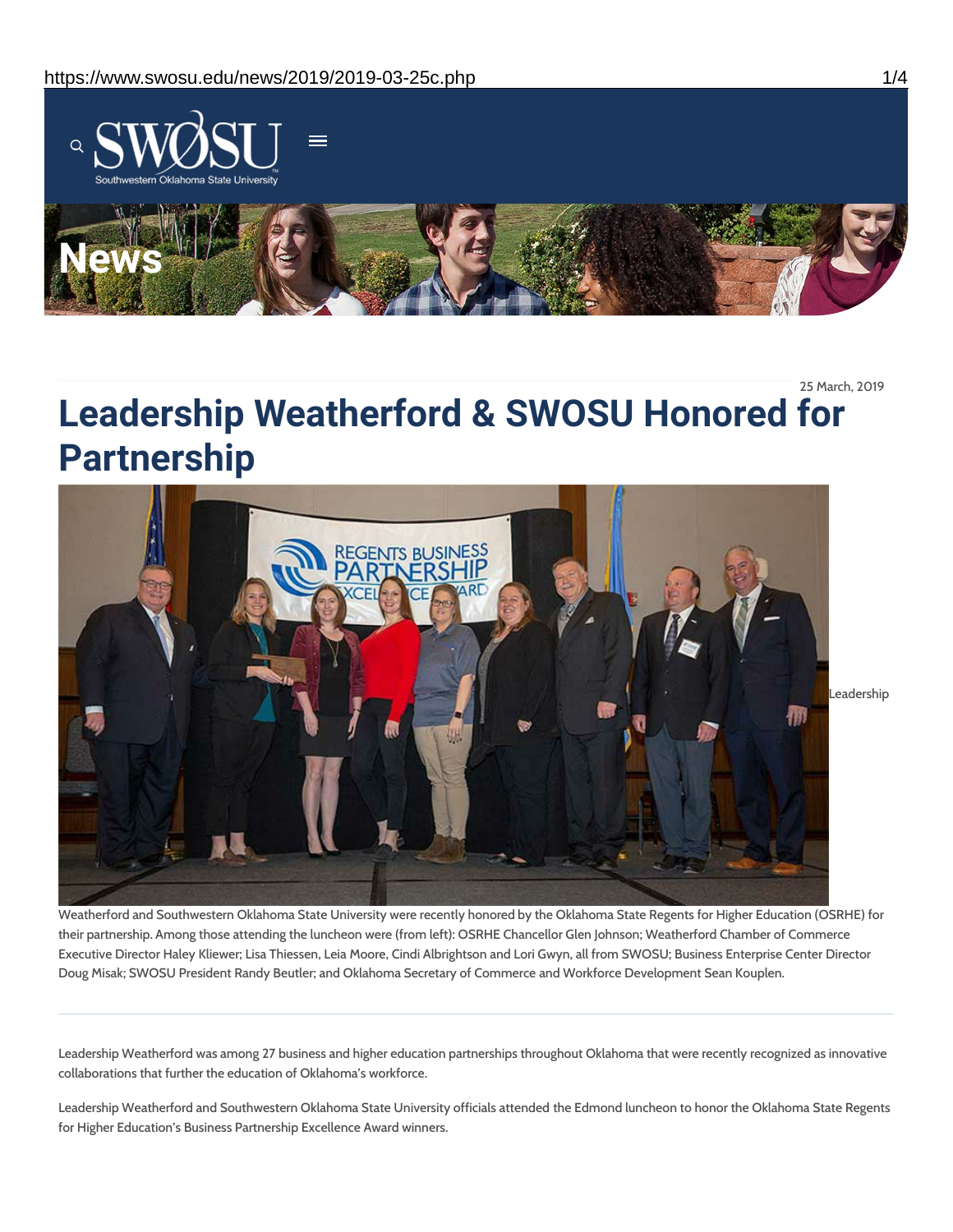#### https://www.swosu.edu/news/2019/2019-03-25c.php 2/4

Leadership Weatherford class members spend one day a month in classes covering economic development, civic engagement, legal issues, education, health care and other topics augmenting their team-building and leadership skills. For the past 21 years, SWOSU has collaborated with Leadership Weatherford—part of the Weatherford Chamber of Commerce—to provide speakers, training facilities, transportation, and meals throughout the ninemonth program.

Class members have the opportunity to complete the SWOSU ropes course at Crowder Lake University Park where they build communication skills, trust, problem-solving abilities, self-confidence and leadership skills. SWOSU president and history scholar Randy Beutler leads the group on a tour of the Oklahoma State Capitol. SWOSU faculty lead sessions at the two-day

Leadership Weatherford retreat at the beginning of the program and on various topics throughout the program. SWOSU staff also serve on the Leadership Weatherford planning committee and provide transportation to and from sessions in SWOSU vehicles.

One class session each year is devoted to economic development where economic development professionals present information about the local economy. A local business is invited to share its company's success story, and class members get to tour the company's facilities.

Thanks to SWOSU's support, Leadership Weatherford graduates an average of 15 class members each year. SWOSU Business Enterprise Center Director Doug Misak said the university is proud to collaborate with the Weatherford Chamber of Commerce by identifying emergent leaders and by giving them the training and tools to help them succeed as community leaders.

| Academics                | D |
|--------------------------|---|
| Administration           | D |
| Alumni and Foundation    | D |
| Community                | D |
| Events                   | D |
| <b>Faculty and Staff</b> | D |
| Miscellaneous            | D |
| Sayre                    | D |
| <b>Students</b>          | D |
|                          |   |

### **Archive Links**

| 2018    | D                |
|---------|------------------|
| 2019    | $\triangleright$ |
| 2020    | $\triangleright$ |
| Archive | D                |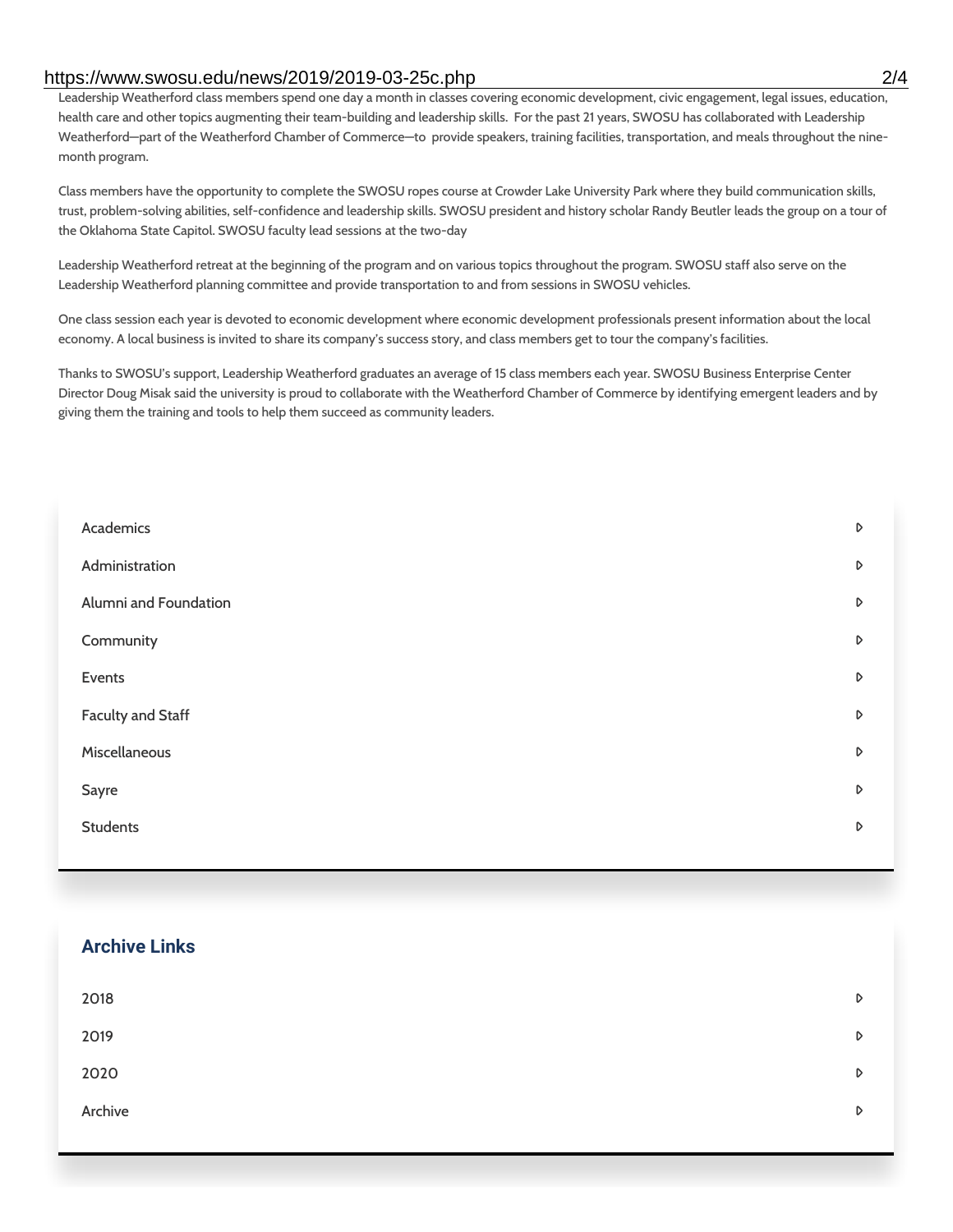

## Weatherford Campus

100 Campus Drive Weatherford, OK 73096

# Sayre Campus

409 E Mississippi Ave Sayre, OK 73662

fyothe

Connect to Us

Contact [Information](https://www.swosu.edu/about/contact.php)

[University/Facility](https://www.swosu.edu/about/operating-hours.php) Hours

[Campus](https://map.concept3d.com/?id=768#!ct/10964,10214,10213,10212,10205,10204,10203,10202,10136,10129,10128,0,31226,10130,10201,10641,0) Map

Give to [SWOSU](https://standingfirmly.com/donate)

Shop [SWOSU](https://shopswosu.merchorders.com/)



**[Directory](https://www.swosu.edu/directory/index.php)** 

[Calendar](https://eventpublisher.dudesolutions.com/swosu/)

[Apply](https://www.swosu.edu/admissions/apply-to-swosu.php)

[GoSWOSU](https://qlsso.quicklaunchsso.com/home/1267)

[Jobs@SWOSU](https://swosu.csod.com/ux/ats/careersite/1/home?c=swosu)